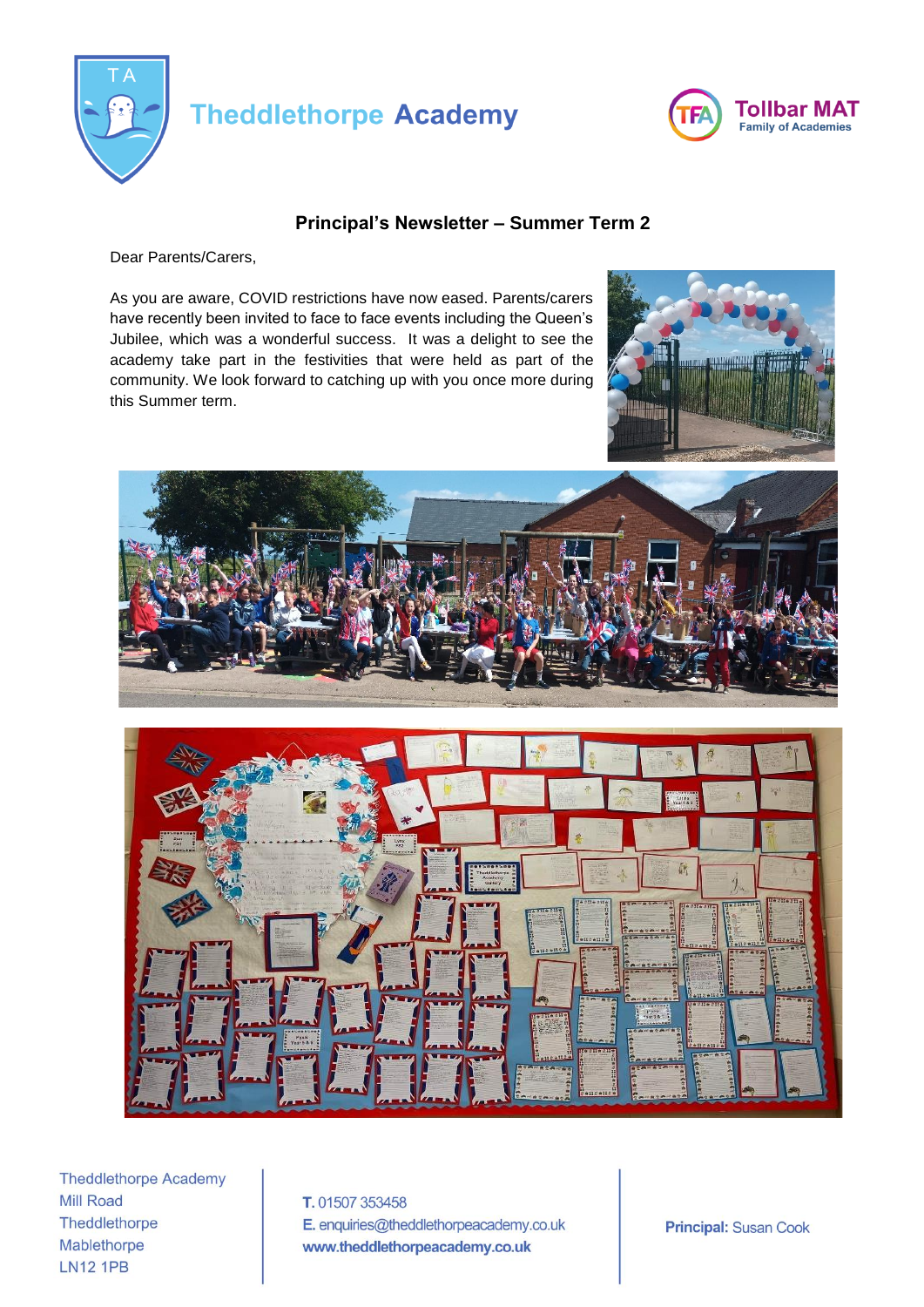

# **Theddlethorpe Academy**



## **Our Core Values**

Summer Term 1 we focused on 'Pride.' Congratulations to our winners:

| Liam Wattie         | Reception |
|---------------------|-----------|
| <b>Austin Hyatt</b> | Year 1    |
| Lexie Mai Wilkinson | Year 2    |
| Neave-Marie Bennett | Year 3    |
| Eli Addison         | Year 4    |
| <b>Riley Dennis</b> | Year 5    |
| Louis Taylor        | Year 6    |
|                     |           |



'Achievement' is our next core value for Summer Term. Achievement, like all of our values, is an

important part of your child's development since it leads to them learning to be productive and having a sense of ownership. As a result of success, a positive sense of self-esteem, acceptance and self-worth will grow.

#### **Vouchers for Pupils Eligible for Free School Meals**

As in previous holiday periods, the local authority is once again supporting the holiday voucher scheme for those children eligible for free school meals. Relevant parents will have received their vouchers on Monday 23<sup>rd</sup> May 2022. Over the last 12 months, our numbers of children eligible for free school meals has increased significantly – we still believe that there are quite a few parents who would qualify but haven't applied to the local authority – this is something we can advise on. If you would like any support or guidance, please contact us on [enquiries@theddlethorpeacademy.co.uk](mailto:enquiries@theddlethorpeacademy.co.uk) or 01507 353 458.

#### **School Meals**

Mellors Catering Services has been supplying catering for Theddlethorpe Academy. We've been working with teachers and parents to urge more children to eat a healthy lunch at school. If your child brings a packed lunch in to school, please ensure that it is balanced and healthy.

Visit<https://www.nhs.uk/healthier-families/recipes/healthier-lunchboxes/> for some great hints and tips on how to keep your child's lunch healthy and interesting. Please no nuts, chocolate, sweets or fizzy sugary drinks. Our caterers provide a variety of delicious, nutritious hot meals every day. If your child has a packed lunch every day, why not encourage them to try one hot meal a week?

As you are aware, the school office is extremely busy, and we do not have time to contact parents to remind them to order their children's meals. Therefore, we respectfully request that you complete the school meal order form by **9.00 a.m. on Friday morning for the following week**. We appreciate your assistance in making this procedure go as smoothly as possible.

**Theddlethorpe Academy Mill Road** Theddlethorpe Mablethorpe **LN12 1PB** 

T. 01507 353458 E. enquiries@theddlethorpeacademy.co.uk www.theddlethorpeacademy.co.uk

**Principal: Susan Cook**